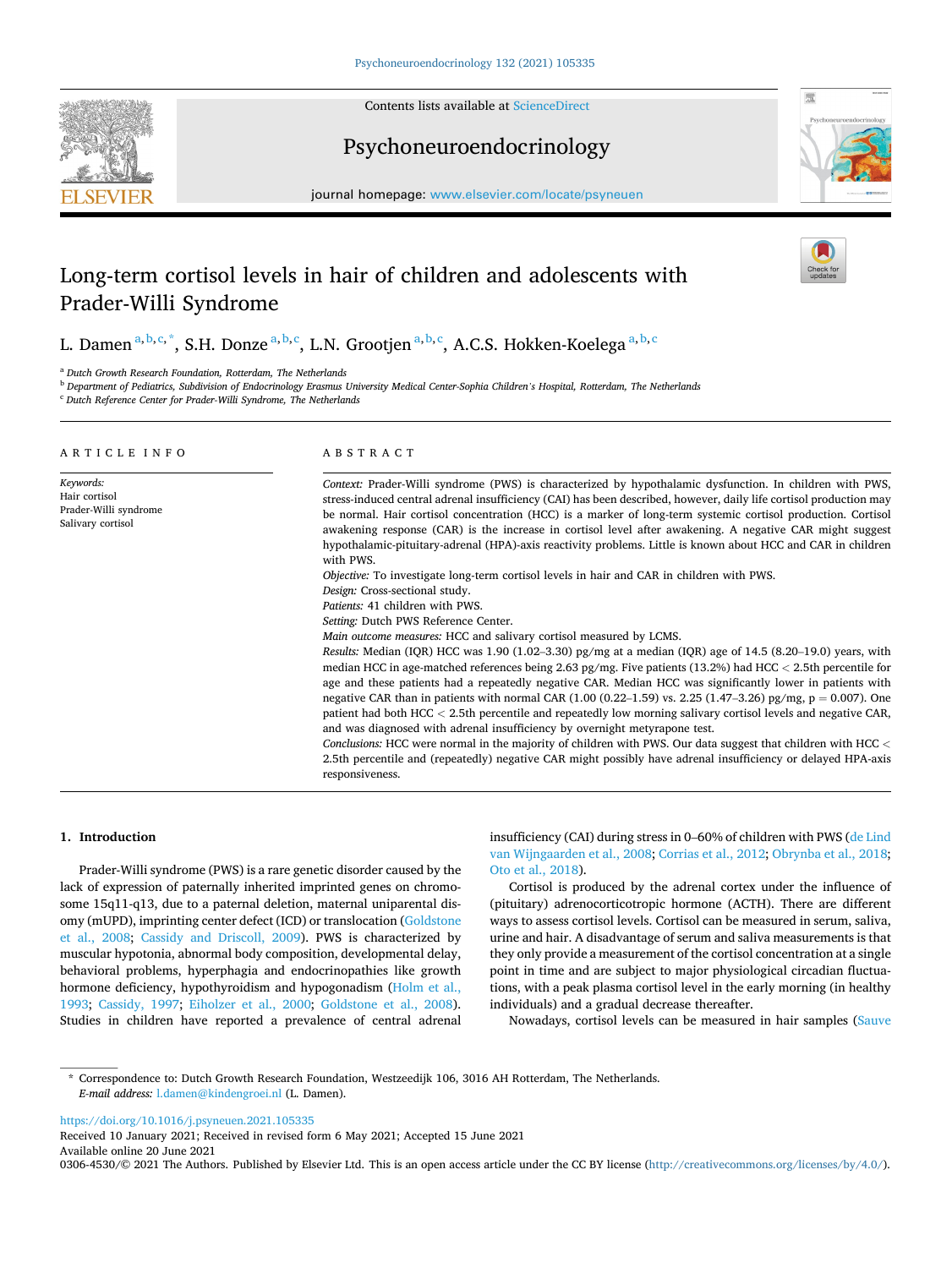[et al., 2007](#page-5-0)). Hair has a growth rate of approximately 1 cm/month. The last month's cortisol production is, therefore, represented by the most proximal 1 cm segment to the scalp ([Sauve et al., 2007;](#page-5-0) [Stalder and](#page-5-0)  [Kirschbaum, 2012](#page-5-0)). It is, therefore, possible to retrospectively examine cortisol production during a period of several months, by-passing the problem of daily circadian fluctuations. Recent studies have shown that hair cortisol is a marker of long-term systemic cortisol production ([Russell et al., 2012;](#page-5-0) [Stalder and Kirschbaum, 2012\)](#page-5-0).

During stress conditions, like physical illness, surgery or major psychological stress, CAI has been reported in children with PWS [\(de Lind](#page-5-0)  [van Wijngaarden et al., 2008](#page-5-0), [Corrias et al., 2012](#page-5-0), [Obrynba et al., 2018](#page-5-0)). The reported prevalence of CAI varies, possibly as a result of different tests used (e.g. ACTH test or overnight metyrapone test (OMT)) ([de Lind](#page-5-0)  [van Wijngaarden et al., 2008](#page-5-0); [Corrias et al., 2012](#page-5-0); [Obrynba et al., 2018](#page-5-0)). Our previous study in children with PWS showed normal morning salivary cortisol levels and diurnal profiles in all patients, also in the patients with stress-related CAI based on OMT ([de Lind van Wijngaarden](#page-5-0)  [et al., 2008\)](#page-5-0). Very recently, [Shukur et al. \(2020\)](#page-5-0) described HCC in 29 adults with PWS and found that mean HCC was significantly higher in PWS adults than in healthy controls. However, HCC in children with PWS has never been investigated.

The cortisol awakening response (CAR) is the sharp increase in cortisol level 30–45 min after awakening, and is thought to be a measure of the reactive capacity of the hypothalamic-pituitary-adrenal axis (HPA-axis). In healthy adults, an increase of 50–150% in cortisol is considered as a normal CAR, while in children any increase is considered as normal [\(Clow et al., 2004](#page-5-0); [Rosmalen et al., 2005; Fries et al., 2009](#page-5-0); [Hadwin et al., 2019](#page-5-0)). Little is known about the CAR in patients with PWS.

In the current study, we analyzed cortisol production during 3 months in children and adolescents with PWS by measuring HCC. We hypothesized that daily cortisol production would be in the normal range. Furthermore, we investigated diurnal salivary cortisol and CAR, and hypothesized that these would also be normal. We subsequently investigated the relation between HCC and CAR.

#### **2. Methods**

# *2.1. Patients*

Patients visiting the Dutch PWS Reference Center were asked to participate in the current evaluation of cortisol measurements in saliva and hair. Inclusion criteria were: (1) genetically confirmed diagnosis of PWS; (2) age 5–27 years; (3) receiving GH treatment for at least 1 year. A total of 41 children and adolescents were included. Parents of participants were asked to fill-out a questionnaire on hair care characteristics, use of glucocorticoid medication and stressful events during the past 3 months. Parents were also asked to collect saliva of their child during one day in each of the three consecutive months before collection of the hair sample at our outpatient clinic.

All patients had a hydrocortisone stress schedule in case of a serious illness or major psychological stress, according to Dutch guideline, unless a recent overnight metyrapone test (OMT) had ruled-out stressrelated CAI.

This study was approved by the Medical Ethics Committee of the Erasmus University Medical Center, Rotterdam. Written informed consent was obtained from parents and participants older than 12 years of age.

#### *2.2. Measurements*

Patients were examined at the outpatient clinic of our PWS Reference Center and a hair sample was taken. Standing height was measured with a calibrated Harpenden stadiometer, and weight was determined on a calibrated scale (Servo Balance). Height, weight and body mass index (BMI) standard deviation scores (SDS) were calculated with Growth

Analyser 4.0 (available at [www.growthanalyser.org\)](http://www.growthanalyser.org), and were adjusted for gender and age according to Dutch reference values ([Fredriks et al.,](#page-5-0)  [2000a, 2000b\)](#page-5-0). DXA (Lunar Prodigy; GE Healthcare) was used to measure percentage body fat. All scans were made on the same machine, and daily quality assurance was performed. Fasting blood samples were collected after an overnight fast to determine serum IGF-I levels and metabolic health parameters (glucose, insulin, cholesterol). All determinations in blood, hair and salivary samples were performed in the Biochemical and Endocrine laboratories of the Erasmus University Medical Center, Rotterdam.

# *2.3. Hair sample collection and analysis*

Hair was cut from the posterior vertex, because this region shows the lowest intra-individual variation ([Sauve et al., 2007\)](#page-5-0), as close to the scalp as possible using small surgical scissors. The hair sample was taped to a paper form and stored in an envelope at room temperature until analysis. Hair samples were analyzed by the Clinical Chemistry Laboratory of the Erasmus University Medical Center, Rotterdam. The samples were processed and analyzed as described [\(Noppe et al., 2015](#page-5-0); [de](#page-5-0)  [Kruijff et al., 2020](#page-5-0)). For the current study the three most proximal centimetres were used. After solid phase extraction, hair cortisol was quantified per milligram of hair by liquid chromatography-tandem mass spectrometry (LCMS) using a Xevo TQ-S system (Waters Chromatography, Milford, MA) [\(de Kruijff et al., 2020](#page-5-0)).

Hair cortisol concentrations (HCC) were compared to age-matched reference values from a healthy study population, established by the same laboratory which performed the HCC analysis in the current study (Erasmus University Medical Center), using the exact same LCMS method ([de Kruijff et al., 2020\)](#page-5-0).

#### *2.4. Diurnal cortisol profile*

Salivary cortisol was collected at four time-points during the day: at wake-up, 30-min after wake-up, in the afternoon and before sleep. Parents were given detailed written instructions for collection (e.g. no food, drinks or brushing of the teeth in the 30 min before collection). Saliva was collected in Salivette tubes. Maximal morning salivary cortisol levels were defined as the highest cortisol level before 0800 h in the morning (either at wake-up or 30-min thereafter). Salivary cortisol samples were measured by LC-MS/MS. Reference ranges reported by the laboratory for morning salivary cortisol levels are 1.6–19.3 nmol/l. Cortisol awakening response (CAR) was categorized into a positive CAR (increase in cortisol after awakening) or negative CAR (no increase or a decrease in cortisol after awakening). As not all patients collected all 3 profiles, only the first collected profile was used to assess CAR.

# *2.5. Statistics*

Statistical analyses were performed with SPPS version 24.0 (SPSS Inc., Chicago, IL). Variables are expressed as median (interquartile range [IQR]). HCC was log-transformed to achieve normal distribution. Independent sample *t*-test was used to investigate differences in HCC between groups. Spearman's correlation was used to investigate correlation of HCC with sex, age, BMI SDS, FM% SDS, glucose, insulin and serum IGF-I SDS. Friedman test was used to investigate if there was a significant difference between the 3 saliva profiles. Fisher's exact test was used to investigate if the proportion of patients with a negative CAR was different between patients with a normal HCC and those with a low HCC. Differences were considered significant if p-value was *<* 0.05.

# **3. Results**

# *3.1. Clinical characteristics*

Forty-one patients (20 females) had a hair sample taken for analysis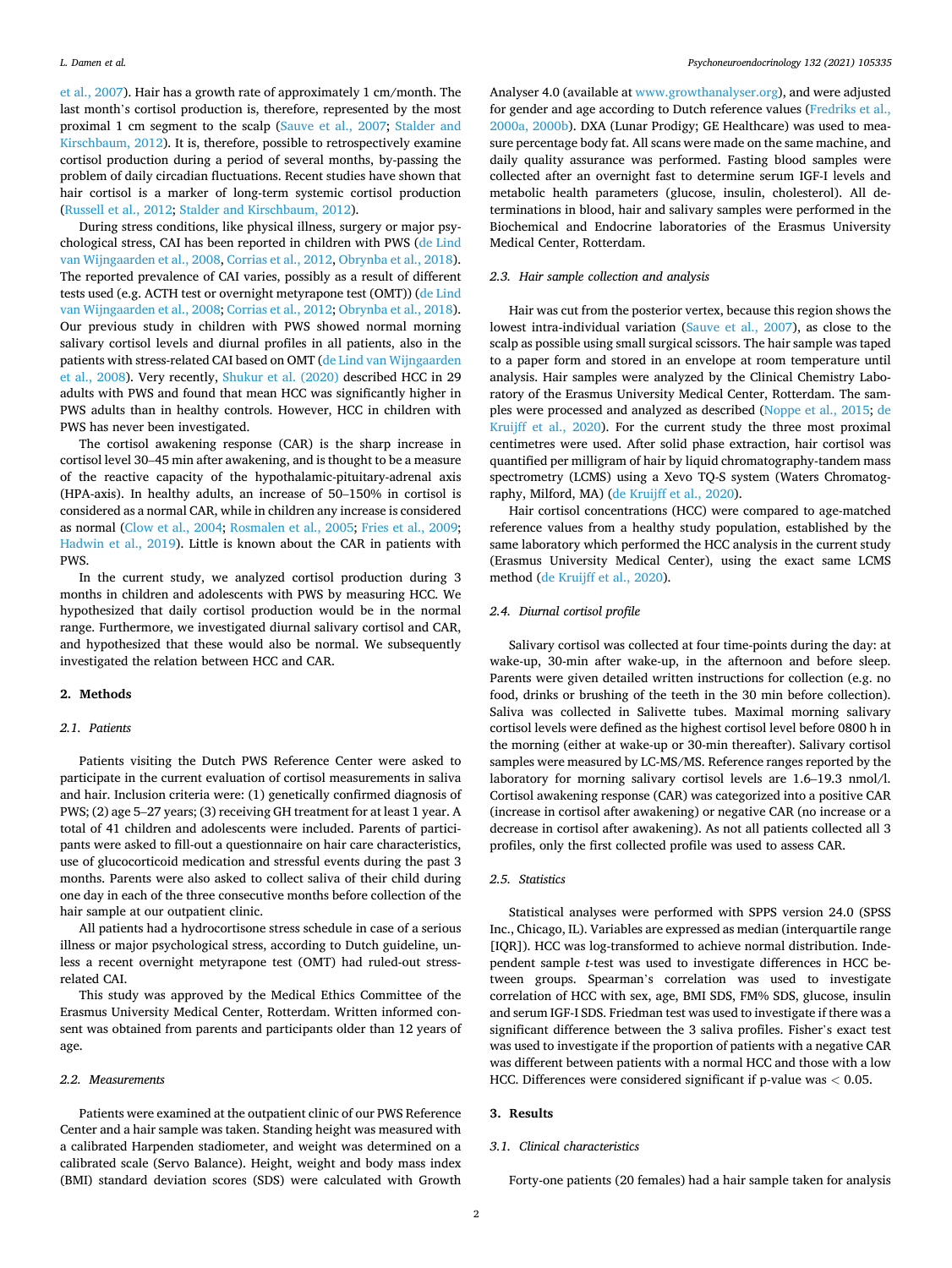#### *L. Damen et al.*

### **Table 1**

| Clinical characteristics at sampling of hair. |  |
|-----------------------------------------------|--|
|-----------------------------------------------|--|

|                                        | Total group                 |
|----------------------------------------|-----------------------------|
| Number (females)                       | 41 (20)                     |
| Genetic subtype                        |                             |
| Deletion / mUPD                        | 24/17                       |
| Age (yrs)                              | $14.5(8.2 - 19.0)$          |
| Height (SDS)                           | $-0.32$ ( $-1.5$ to 0.6)    |
| BMI for age (SDS)                      | $1.1(0.0-1.6)$              |
| Fat mass percentage (SDS) <sup>a</sup> | $2.2(1.9-2.6)$              |
| Fat mass percentage (%)                | 37.3 (32.1–42.4)            |
| Lean body mass $(SDS)^a$               | $-1.8$ ( $-2.4$ to $-0.9$ ) |
| GH dose $(mg/m^2/day)$                 | $0.7(0.6-1.0)$              |
| <b>IGF-I SDS<sup>a</sup></b>           | $1.9(1.2-2.9)$              |

Data expressed as median (IQR). mUPD: maternal uniparental disomy.

ICD: imprinting center defect. GH: growth hormone.<br><sup>a</sup> FM% SDS, LBM SDS and IGF-I SDS were calculated according to ageand sex-matched Dutch references.

(Table 1). In one patient, hair cortisol measurement was not possible due to a technical error. Twenty-four patients had a deletion (58.5%) and seventeen (41.5%) a mUPD. Median (IQR) age was 14.5 (8.2–19.0) years and median BMI for age was 1.1 (0.0–1.6) SDS.

# *3.2. Hair cortisol concentration in children and adolescents with PWS*

Fig. 1 shows the individual HCC compared to reference values for healthy children [\(de Kruijff et al., 2020\)](#page-5-0). Median (IQR) HCC in the total group with PWS was 1.90 (1.02–3.30) pg/mg (normal reference range at age of 14 years: 2.5th percentile 0.47 pg/mg, median 2.63 pg/mg, 97.5th percentile: 15.5 pg/mg ([de Kruijff et al., 2020\)](#page-5-0)).

Five (13.2%) patients had an HCC below the 2.5th percentile for age ([de Kruijff et al., 2020](#page-5-0)). These were all females and aged between 6 and 21 years. None had undergone hair treatment (e.g. dyeing, bleaching, or perming) or had used a hair product (e.g. wax, spray, mousse) on the day of sampling. One patient with HCC *<* 2.5th percentile underwent an OMT, which showed an 8 AM ACTH of 14.1 pmol/l and 11-DOC of 114.8 nmol/l. Another patient received occasionally 5 mg prednisolone a day by her mother due to vague complaints of fatigue, nausea and temperature swings. An OMT was performed in this last patient after the study

period and showed an insufficient ACTH and 11-DOC response (8.8 pmol/l and 87.2 nmol/l resp.) with extremely low cortisol levels for which hydrocortisone substitution therapy was prescribed. The parents of the other 3 patients did not want an OMT.

None of the patients had an HCC above the 97.5th percentile for age ([de Kruijff et al., 2020\)](#page-5-0).

#### *3.3. Hair cortisol concentration in various subgroups*

There was no difference in HCC in patients aged *<* 18 years compared to those of 18 years and older ( $p = 0.53$ ) [\(Table 2\)](#page-3-0). HCC was lower, albeit not significant, in females than in males, with median hair cortisol concentration of 1.50 (0.30–3.70) pg/mg in females and 2.00  $(1.20-3.00)$  pg/mg in males ( $p = 0.11$ ). Seven males used an adult dose testosterone replacement therapy. There was no difference in median HCC between the genetic subtypes, nor between patients who did not use or did occasionally use oral hydrocortisone, due to illness according to stress schedule (varying between one dose of oral hydrocortisone to a maximum use of oral hydrocortisone for one week during a single illness episode), in the 3 months before hair sampling. The use of hair products (e.g. gel, wax or spray) on the day of hair collection did not result in a difference in median HCC.

HCC was inversely correlated with FM% SDS, (rho =  $-0.373$ ,  $p = 0.02$ ), but there was neither a correlation between HCC and BMI SDS or age, nor between HCC and serum IGF-I SDS, fasting serum glucose, insulin or cholesterol levels.

#### *3.4. Morning salivary cortisol*

A total of 67 wake-up salivary cortisol samples in 26 patients were collected before 0800 h. Three different patients had an early morning salivary cortisol below the reference range of 1.6 nmol/l, one of them during all 3 diurnal profiles collected on different days. This patient also had an HCC *<* 2.5th percentile for age. Another patient had a wake-up salivary cortisol level *<* 1.0 nmol/l at the first profile, but a normal 30-min after wake-up level of 1.8 nmol/l (also before 0800 h). This patient had a wake-up level of 5.6 nmol/l at the second profile and 5.7 nmol/l at the third profile. Unfortunately, measurement of HCC in this patient failed due to a technical error. The third patient had a



**Fig. 1.** Hair cortisol concentration in 40 children and adolescents with PWS. Reference range (2.5th, 50th and 97.5th) for healthy children according to age are depticited by the gray lines (24). Five patients have a hair cortisol concentration below the 2.5th percentile for age.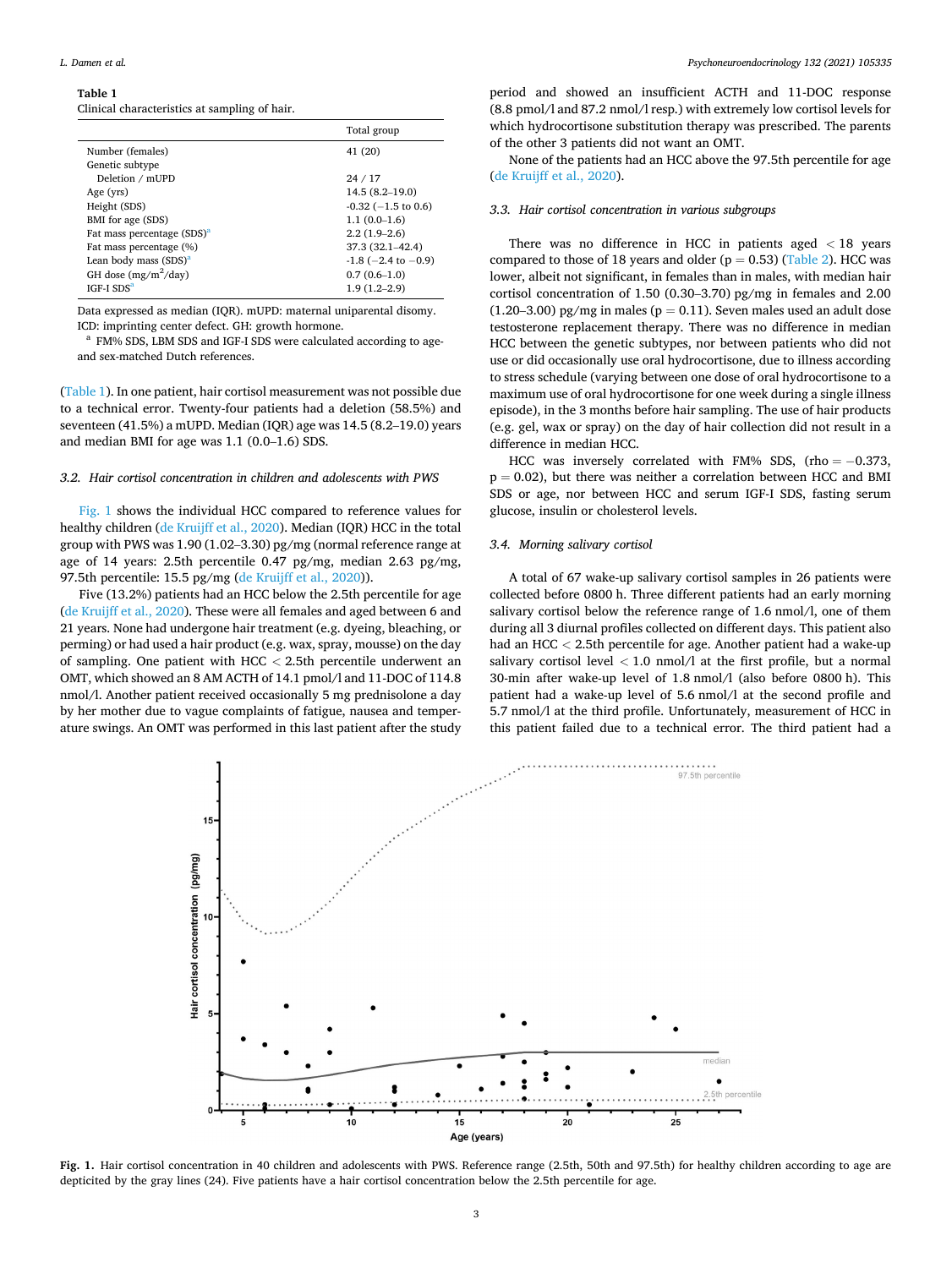#### <span id="page-3-0"></span>**Table 2**

Hair cortisol concentration in children with PWS.

|                                                    | Hair cortisol<br>concentration | *p-<br>value |
|----------------------------------------------------|--------------------------------|--------------|
| Total group                                        | $1.90(1.02 - 3.3)$             |              |
| Age                                                |                                | 0.53         |
| $<$ 18 years (N = 25)                              | $1.90(0.89 - 3.55)$            |              |
| $\geq$ 18 years (N = 15)                           | $1.90(1.20-3.00)$              |              |
| <b>Sex</b>                                         |                                | 0.11         |
| Females $(N = 19)$                                 | $1.50(0.30-3.70)$              |              |
| Males $(N = 21)$                                   | $2.00(1.20-3.00)$              |              |
| Genetic subtype                                    |                                | 0.36         |
| Deletion $(N = 24)$                                | $1.73(0.85 - 3.00)$            |              |
| mUPD $(N = 16)$                                    | $1.90(1.20 - 4.07)$            |              |
| Incidental oral hydrocortisone use during stress   |                                | 0.35         |
| 3 mo before collection                             |                                |              |
| Yes $(N = 11)$                                     | $2.50(1.10-3.40)$              |              |
| No $(N = 29)$                                      | $1.60(0.33 - 3.33)$            |              |
| Use of any glucocorticoids* 3 mo before            |                                | 0.27         |
| collection                                         |                                |              |
| Yes $(N = 13)$                                     | $2,20(1.14-3.94)$              |              |
| No $(N = 17)$                                      | $1.90(0.89 - 2.54)$            |              |
| Stressful events 3 mo before collection            |                                | 0.46         |
| Yes $(N = 14)$                                     | $2.57(1.02 - 4.69)$            |              |
| No $(N = 21)$                                      | $1.90(0.77-0.32)$              |              |
| Use of hair products (e.g. gel, wax, spray) on day |                                | 0.38         |
| of hair collection                                 |                                |              |
| Yes $(N = 11)$                                     | $1.90(1.00-4.80)$              |              |
| No $(N = 25)$                                      | $2.00(0.49 - 3.19)$            |              |

Data expressed as median (IQR). # genetic subtype unknown. mUPD: maternal uniparental disomy. ICD: imprinting center defect.

GH: growth hormone. Hair products: wax, gel.

\*Glucocorticoids used during the study: oral hydrocortisone ( $N = 11$ ), inhalation steroids ( $N = 3$ ), topical steroids on skin (not scalp) ( $N = 2$ ).

normal wake-up salivary cortisol level of 1.8 nmol/l at the first profile, but a low wake-up level of 1.0 nmol/l and a 30-min after wake-up level *<* 1.0 nmol/l at the second profile, but did not collect a third profile. HCC was 2.2 pg/mg, which was normal for his age (2.5th percentile 0.53 pg/mg, median 3.00 pg/mg).

# *3.5. Diurnal cortisol profiles and CAR*

Table 3 shows the diurnal cortisol profiles. Median (IQR) salivary cortisol level at wake-up during the first diurnal profile was 5.0 (3.4–8.5) nmol/l, and at 30-min after wake-up 5.9 (4.1–8.6) nmol/l. Median (IQR) salivary cortisol levels were lower in the afternoon and before sleep (1.4 (0.5–2.4) nmol/l and 1.0 (0.5–1.7) nmol/l, resp.).

Nineteen (65.5%) patients had an increase in cortisol levels after awakening (positive CAR), while 10 (34.5%) patients did not have an increase in cortisol levels after awakening (negative CAR). One patient had disturbed sleep and this patient had a negative CAR.

Median (IQR) HCC was 1.00 (0.22–1.59) pg/mg in patients with a negative CAR, which was significantly lower than the median (IQR) HCC of 2.25 (1.47–3.26) pg/mg in patients with a positive CAR ( $p = 0.007$ ). Table 4 shows the contingency table for all patients with both HCC and CAR measurements. The proportion of patients with a negative CAR was significantly higher in patients with a low HCC than in those with a normal HCC ( $p = 0.010$ ). Of the 5 patients with HCC below the 2.5th percentile for age, 4 patients had 3 diurnal profiles and a negative CAR in all 3 profiles. Only two of these patients underwent an OMT which showed an insufficient ACTH response.

# **4. Discussion**

This study in 41 children and adolescents with PWS shows that HCC is normal in the majority (86.8%) of children and adolescents with PWS, which implies a normal cortisol production during daily life. HCC, in combination with negative CAR and low early morning salivary cortisol,

# **Table 3**

| Cortisol in saliva.                                                      |                |                |               |              |              |
|--------------------------------------------------------------------------|----------------|----------------|---------------|--------------|--------------|
| Cortisol in saliva                                                       |                |                |               |              |              |
| Salivary cortisol                                                        | 7.5            |                |               |              |              |
| at wake-up                                                               | $(4.4 - 11.0)$ |                |               |              |              |
| (nmol/l)                                                                 |                |                |               |              |              |
| Salivary cortisol                                                        | 7.9            |                |               |              |              |
| 30 min after                                                             | $(5.4 - 9.9)$  |                |               |              |              |
| wake-up                                                                  |                |                |               |              |              |
| (nmol/l)                                                                 |                |                |               |              |              |
| Salivary cortisol                                                        | 1.6            |                |               |              |              |
| in the                                                                   | $(0.9 - 2.5)$  |                |               |              |              |
| afternoon                                                                |                |                |               |              |              |
| (nmol/l)                                                                 |                |                |               |              |              |
| Salivary cortisol                                                        | 1.2            |                |               |              |              |
| before asleep                                                            | $(0.5 - 2.4)$  |                |               |              |              |
| (nmol/l)                                                                 |                |                |               |              |              |
|                                                                          |                |                |               |              |              |
| Variables are expressed as median                                        |                |                |               |              |              |
| (IQR). Average of 3                                                      |                |                |               |              |              |
| measurements on 3 different                                              |                |                |               |              |              |
| days.                                                                    |                |                |               |              |              |
| Cortisol in saliva                                                       |                |                |               |              |              |
| Profile $(N = 33)$                                                       |                |                |               |              |              |
| Salivary cortisol                                                        | 5.0            |                |               |              |              |
| at wake-up                                                               | $(3.4 - 8.5)$  |                |               |              |              |
| (nmol/l)                                                                 |                |                |               |              |              |
| Salivary cortisol                                                        | 5.9            |                |               |              |              |
| 30 min after                                                             | $(4.1 - 8.6)$  |                |               |              |              |
| wake-up                                                                  |                |                |               |              |              |
| (nmol/l)                                                                 |                |                |               |              |              |
| Salivary cortisol                                                        | 1.4            |                |               |              |              |
| in the                                                                   | $(0.5 - 2.4)$  |                |               |              |              |
| afternoon                                                                |                |                |               |              |              |
| (nmol/l)                                                                 |                |                |               |              |              |
| Salivary cortisol                                                        | 1.0            |                |               |              |              |
| before asleep                                                            | $(0.5 - 1.7)$  |                |               |              |              |
| (nmol/l)                                                                 |                |                |               |              |              |
| <b>Positive CAR</b>                                                      | 19 (65.5%)     |                |               |              |              |
| $(number (\%))$                                                          |                |                |               |              |              |
| <b>Negative CAR</b>                                                      | 10 (34.5%)     |                |               |              |              |
| $(number (\%))$                                                          |                |                |               |              |              |
| Cortisol in saliva in patients who collected all 3 profiles ( $N = 18$ ) |                |                |               |              |              |
| Profile                                                                  | Profile 1      | Profile 2      | Profile 3     | $^{\ast}$ p- | reference    |
|                                                                          |                |                |               | value        | range        |
| Salivary cortisol                                                        | 6.3            | 6.2            | 5.8           | 0.65         | $1.6 - 19.3$ |
| at wake-up                                                               | $(3.8 - 8.9)$  | $(3.9 - 9.2)$  | $(4.0 - 7.8)$ |              |              |
| (nmol/l)                                                                 |                |                |               |              |              |
| Salivary cortisol                                                        | 6.0            | 7.6            | 5.0           | 0.066        | $1.6 - 19.3$ |
| 30 min after                                                             | $(3.3 - 8.3)$  | $(4.6 - 10.3)$ | $(3.5 - 7.3)$ |              |              |
| wake-up                                                                  |                |                |               |              |              |
| (nmol/l)                                                                 |                |                |               |              |              |
| Salivary cortisol                                                        | 1.4            | 1.4            | 0.9           | 0.68         |              |
| in the                                                                   | $(0.5 - 2.4)$  | $(0.5 - 2.6)$  | $(0.5 - 2.5)$ |              |              |
| afternoon                                                                |                |                |               |              |              |
| (nmol/l)                                                                 |                |                |               |              |              |
| Salivary cortisol                                                        | 1.1            | 0.5            | 0.5           | 0.62         |              |
| before asleep                                                            | $(0.5 - 1.7)$  | $(0.5 - 1.5)$  | $(0.5 - 1.5)$ |              |              |
| (nmol/l)                                                                 |                |                |               |              |              |

Variables are expressed as median (IQR).

CAR: cortisol awakening response. Positive CAR: an increase in cortisol levels after wake-up. Negative CAR: no increase in cortisol levels after wake-up.

A positive CAR is considered normal.<br>
\* p-value: the p-value of the difference between profile 1, profile 2 and profile 3 calculated with Friedman test.

# **Table 4**

Contingency table for patients with both HCC and CAR measurements.

|                                    | $CAR -$ | $CAR +$ | Total   |
|------------------------------------|---------|---------|---------|
| Normal HCC<br>Low HCC <sup>a</sup> | n       | 18<br>0 | 24<br>4 |
| Total                              | 10      | 18      | 28      |

CAR: cortisol awakening response.

HCC: hair cortisol concentration.

p-value: 0.010. a Low HCC was defined as HCC *<sup>&</sup>lt;* 2.5th percentile.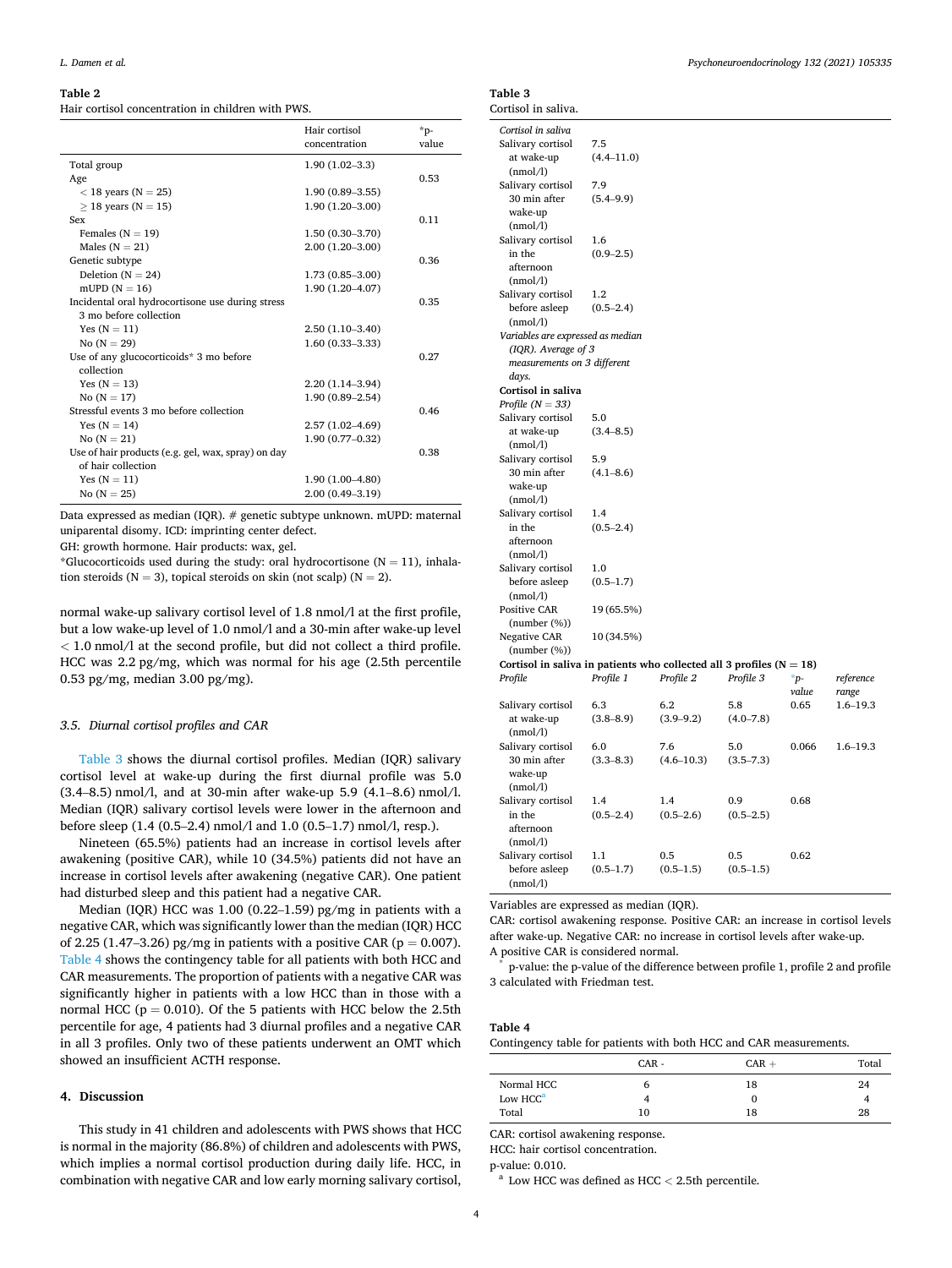was able to identify the one patient with insufficient cortisol production. Five patients had a HCC *<* 2.5th percentile, four of them had a (repeatedly) negative CAR (one did not have CAR determination), and the two patients who underwent an OMT had an insufficient ACTH and 11-DOC response. As CAR has been described as measure of reactive capacity of the HPA-axis, our data suggest that children with an HCC *<* 2.5th percentile and (repeatedly) negative CAR might possibly have adrenal insufficiency or delayed HPA-axis responsiveness.

The normal HCC in most children and adolescents with PWS are in contrast with a recent study showing an elevated mean HCC in 29 adults with PWS (mean age 33.4 years) compared to healthy controls, with HCC measurements performed in the same laboratory as the current study ([Shukur et al., 2020](#page-5-0)). In that study, mean HCC was 12.8 pg/mg in PWS and 3.8 pg/mg in healthy controls, while in our study median HCC was 1.90 pg/mg at a median age of 14.5 years compared to a median HCC of 2.63 pg/mg in healthy children aged 14 years ([de Kruijff et al.,](#page-5-0)  [2020\)](#page-5-0). However, that study had 2 very high readings of HCC and exclusion resulted in a mean HCC of 6.4 pg/mg. A possible explanation for the higher HCC in that study could be, that there is a lower daily cortisol production in children than in adults with PWS. A functional difference in cortisol production between children and adults is also suggested by the different results found regarding stress-related CAI, where in children a higher prevalence is reported [\(de Lind van Wijn](#page-5-0)[gaarden et al., 2008;](#page-5-0) [Rosenberg et al., 2020\)](#page-5-0). Furthermore, 20.0% of patients in the study by Shukur et al. were overweight and 41.4% obese, while in our study only 5 (12.2%) were obese with a BMI *>* 2 SDS for age. Although we did not find an association between BMI and HCC, the study by Shukur et al. did, and therefore, the higher BMI could also play a role in the higher HCC.

Surprisingly, we found an inverse correlation between HCC and FM% SDS in children and adolescents with PWS. This is in contrast with other studies in participants without PWS showing a positive correlation between HCC and body fat or fat mass index ([Larsen et al., 2016;](#page-5-0) [Noppe](#page-5-0)  [et al., 2016](#page-5-0); [Gerber et al., 2017\)](#page-5-0). Multiple studies have also described a positive correlation between HCC and BMI or obesity [\(Chan et al., 2014](#page-5-0); [Wester et al., 2014](#page-6-0); [Wagner et al., 2019](#page-5-0); [Ling et al., 2020; Shukur et al.,](#page-5-0)  [2020\)](#page-5-0), while we did not find a correlation between HCC and BMI SD-scores. However, our findings are in accordance with few other studies [\(Wester et al., 2017](#page-6-0); [Genitsaridi et al., 2019](#page-5-0)). As the majority of our patients had a BMI SD-score in the normal range, it is possible that the correlation becomes only significant when the BMI range is larger because more obese patients are included. The fact that we found an inverse correlation between HCC and FM% SDS might be due to the abnormal body composition in all patients with PWS. It might be that the correlation is reversed when all patients are in the in the upper range of normal fat mass.

We neither found a difference in HCC between patients younger or older than 18 years, nor between genetic subtype. However, the majority of patients older than 18 years were only aged 18–21 years. It might be that differences between children and adults with PWS become only apparent at an older age. We found a higher HCC in males than in females, albeit not significant, which is in accordance with studies in healthy populations reporting a higher HCC in men ([Rippe et al., 2016](#page-5-0); [Gerber et al., 2017,](#page-5-0) [Wester et al., 2017;](#page-6-0) [Wagner et al., 2019\)](#page-5-0). We did not find a significant difference between patients who used or did not use a hair product on the day of collection, which is in accordance with other studies [\(Wester et al., 2017](#page-6-0); [de Kruijff et al., 2020\)](#page-5-0).

Eleven patients used occasionally oral hydrocortisone for 1 or 2 days during acute stress in the 3-month period prior to hair sampling. There was no difference in HCC between patients who used hydrocortisone and those who did not. Other studies have shown that HCC is elevated in patients on hydrocortisone substitution therapy for AI and stated that HCC could be useful for monitoring hydrocortisone substitution therapy ([Gow et al., 2011](#page-5-0); [Manenschijn et al., 2011](#page-5-0); [Noppe et al., 2014\)](#page-5-0). The fact that we did not find an elevated HCC in children and adolescents who used hydrocortisone once or twice a month during illness or

psychological stress, according to Dutch guideline, is reassuring and suggests that there is no overtreatment of hydrocortisone in these patients.

Measuring HCC has a number of advantages compared to other methods to estimate daily cortisol production. Hair sampling is noninvasive, easy and quick, not subject to daily fluctuations and does not depend on adherence of a patient in collecting salivary samples for diurnal profiles. We suggest that HCC can be used as a non-invasive screening tool for insufficient cortisol production in daily life. If a low HCC is found, additional tests should be performed.

In addition to HCC, we investigated diurnal salivary cortisol profiles. Almost all children and adolescents had normal morning salivary cortisol levels which confirms normal daily cortisol production in most children with PWS [\(de Lind van Wijngaarden et al., 2008\)](#page-5-0). However, we found that children and adolescents with a negative CAR had a significantly lower HCC than those with a positive CAR and that the proportion of patients with a negative CAR was significantly higher in the patients with a low HCC than in those with normal HCC. As CAR has been described to be a measure of reactive capacity of the HPA-axis ([Schmidt-Reinwald et al., 1999\)](#page-5-0), a negative CAR might suggest a delayed responsiveness of the HPA-axis during acute stress which might support the presence of stress-related CAI. However, in a study in healthy children, 30% had a negative CAR ([Rosmalen et al., 2005](#page-5-0)). Therefore, the predictive value of a negative CAR only is low. The combination of a low HCC and a negative CAR might be better able to identify patients with HPA-axis problems than CAR alone. Future studies should be performed to confirm this finding. A delayed or insufficient responsiveness during acute stress was also found during an insulin tolerance test or OMT in children with PWS [\(de Lind van Wijngaarden](#page-5-0)  [et al., 2008; Oto et al., 2018\)](#page-5-0).

Five (13.2%) patients had an HCC far below the 2.5th percentile for age. Three of these patients had normal morning salivary cortisol levels and one patient had morning levels below the reference range, but all had a negative CAR on all 3 salivary profiles and two of them underwent an OMT showing an insufficient ACTH response. Unfortunately, parents of the other three patients did not want an OMT. The patients with normal morning salivary cortisol levels did not experience symptoms of AI in daily life, but might have less HPA-axis reactivity given the combination of HCC *<* 2.5th percentile and negative CAR. Future studies should be performed to confirm the relation between HCC, CAR and delayed responsiveness of the HPA-axis. If our findings are confirmed, we would suggest to perform an OMT in children with a low HCC and/or (repeatedly) negative CAR to exclude stress-related CAI or administer hydrocortisone in stress dose during periods of acute stress. Until then, we advise to administer hydrocortisone in stress dose during acute stress in all children with PWS, unless stress-related CAI is ruled-out by an OMT ([de Lind van Wijngaarden et al., 2008](#page-5-0)).

One patient had an HCC far below the 2.5th percentile for age, repeatedly low morning salivary cortisol levels, repeatedly negative CARs and, after the present study, an insufficient ACTH response and early morning low 11-DOC level was found during an OMT. This indicates that HCC could be used as a screening tool to identify a patient at risk for insufficient daily cortisol production. This patient was occasionally given 5 mg of prednisolone (not according to Dutch guideline) a day by her mother during the study period due to vague complaints of fatigue, nausea and temperature swings. Since prednisolone is not determined by LCMS, we cannot differentiate if this patient had these complaints due to CAI or because she had been receiving more prednisolone than reported and consequently developed iatrogenic AI with low endogenous cortisol production as a result.

A limitation of the current study is the relatively small population, although the sample size is large for a rare disorder like PWS. We did not have a control group in this study, but used the reference ranges for HCC established in the same laboratory where current hair samples were analyzed under the same conditions ([de Kruijff et al., 2020\)](#page-5-0). We were, therefore, able to adequately interpret HCC as normal or abnormal in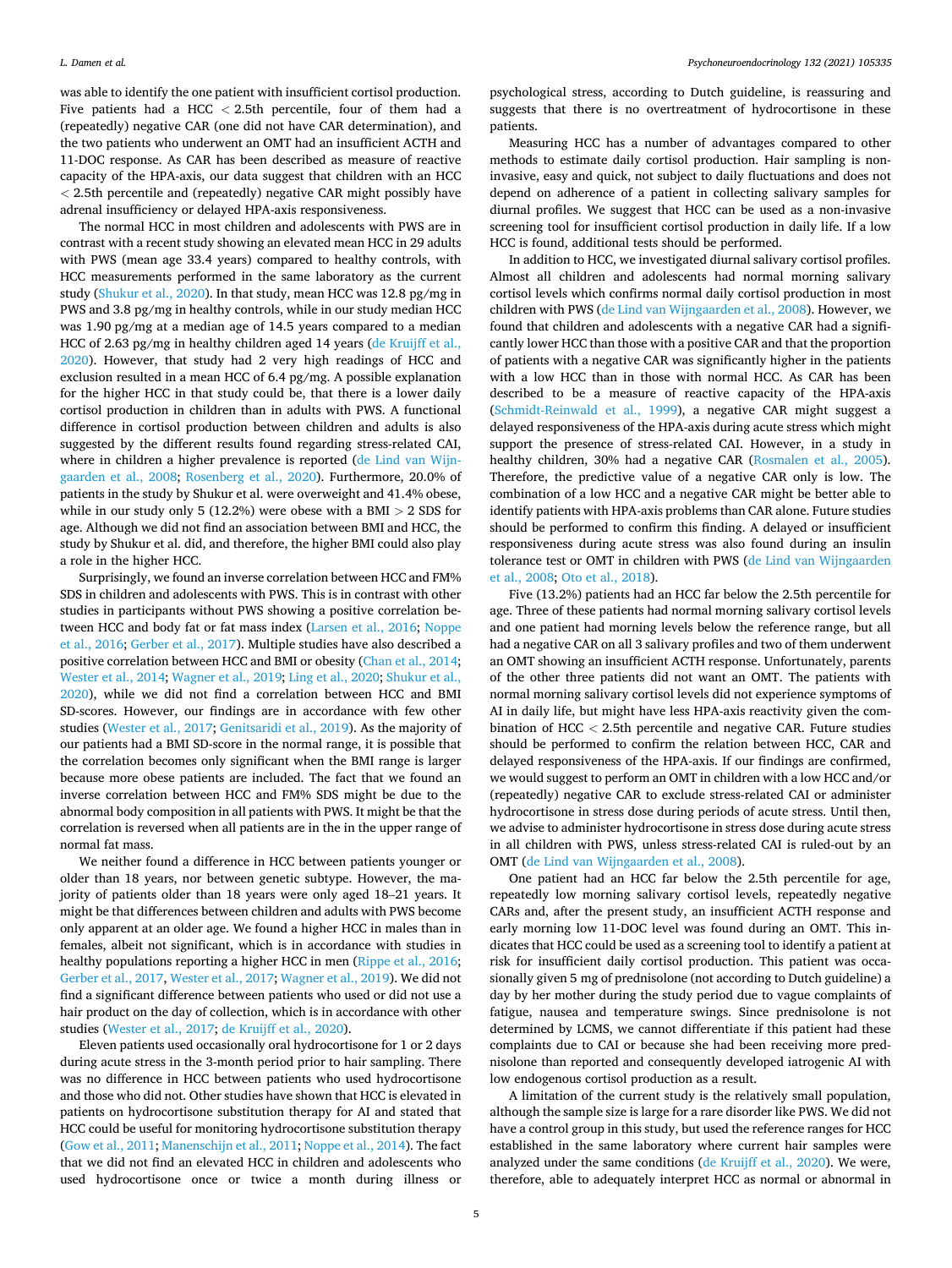<span id="page-5-0"></span>comparison to age-matched peers.

In conclusion, this is the first study investigating long-term cortisol production measured by HCC in children and adolescents with PWS. Current data help to better acknowledge the wide spectrum of HPA-axis reactivity occurring in PWS children. We show that cortisol production was normal in the majority of children and adolescents. The one patient with insufficient cortisol production could be identified via the combination of low HCC, a negative CAR and low early morning salivary cortisol. All children and adolescents with low HCC and CAR determination had a negative CAR on multiple salivary cortisol profiles. Median HCC was lower in children and adolescents with a negative CAR than in those with a normal CAR. Although cortisol production in daily life is normal, cortisol production during acute stress can still be abnormal in children with PWS (de Lind van Wijngaarden et al., 2008). The two patients with low HCC and negative CAR who underwent an OMT, showed insufficient ACTH response. Thus, HCC and a (repeatedly) negative CAR might possibly be able to identify children with adrenal insufficiency or a delayed responsiveness of the HPA-axis during acute stress, but this needs further research. The current study also shows that the occasional use of hydrocortisone for stress-related CAI does not result in hydrocortisone overtreatment.

#### **Funding**

Investigator-initiated study. This research did not receive any specific grant from funding agencies in the public, commercial, or not-forprofit sectors.

# **Data Availability**

The data that support the findings of this study are available on request from the corresponding author. The data are not publicly available due to privacy or ethical restrictions.

# **Acknowledgments**

We express our gratitude to all children and parents for their enthusiastic participation in this study and thank Mariëlle van Eekelen, research nurse, for all her work.

#### *Conflict of interest statement*

None of the authors of the manuscript *"Long-term cortisol levels in hair of children and adolescents with Prader-Willi Syndrome"* have any conflict of interest to declare.

#### **References**

- [Cassidy, S.B., 1997. Prader-Willi syndrome. J. Med. Genet. 34 \(11\), 917](http://refhub.elsevier.com/S0306-4530(21)00209-2/sbref1)–923. [Cassidy, S.B., Driscoll, D.J., 2009. Prader-Willi syndrome. Eur. J. Hum. Genet. 17 \(1\),](http://refhub.elsevier.com/S0306-4530(21)00209-2/sbref2)
- 3–[13.](http://refhub.elsevier.com/S0306-4530(21)00209-2/sbref2) [Chan, J., Sauve, B., Tokmakejian, S., Koren, G., Van Uum, S., 2014. Measurement of](http://refhub.elsevier.com/S0306-4530(21)00209-2/sbref3)  [cortisol and testosterone in hair of obese and non-obese human subjects. Exp. Clin.](http://refhub.elsevier.com/S0306-4530(21)00209-2/sbref3)  [Endocrinol. Diabetes 122 \(6\), 356](http://refhub.elsevier.com/S0306-4530(21)00209-2/sbref3)–362.
- [Clow, A., Thorn, L., Evans, P., Hucklebridge, F., 2004. The awakening cortisol response:](http://refhub.elsevier.com/S0306-4530(21)00209-2/sbref4)  [methodological issues and significance. Stress 7 \(1\), 29](http://refhub.elsevier.com/S0306-4530(21)00209-2/sbref4)–37.
- [Corrias, A., Grugni, G., Crino, A., Di Candia, S., Chiabotto, P., Cogliardi, A.,](http://refhub.elsevier.com/S0306-4530(21)00209-2/sbref5) [Chiumello, G., De Medici, C., Spera, S., Gargantini, L., Iughetti, L., Luce, A.,](http://refhub.elsevier.com/S0306-4530(21)00209-2/sbref5)  [Mariani, B., Ragusa, L., Salvatoni, A., Andrulli, S., Mussa, A., Beccaria, L., Study](http://refhub.elsevier.com/S0306-4530(21)00209-2/sbref5)  [Group for Genetic Obesity of Italian Society of Pediatric Endocrinology and](http://refhub.elsevier.com/S0306-4530(21)00209-2/sbref5) [Diabetology, 2012. Assessment of central adrenal insufficiency in children and](http://refhub.elsevier.com/S0306-4530(21)00209-2/sbref5)  [adolescents with Prader-Willi syndrome. Clin. Endocrinol. 76 \(6\), 843](http://refhub.elsevier.com/S0306-4530(21)00209-2/sbref5)–850.
- Eiholzer, U., Bachmann, S., l'[Allemand, D., 2000. Is there growth hormone deficiency in](http://refhub.elsevier.com/S0306-4530(21)00209-2/sbref6)  [prader-willi Syndrome? Six arguments to support the presence of hypothalamic](http://refhub.elsevier.com/S0306-4530(21)00209-2/sbref6) [growth hormone deficiency in Prader-Willi syndrome. Horm. Res. 53 \(Suppl 3\),](http://refhub.elsevier.com/S0306-4530(21)00209-2/sbref6)  S44–[S52.](http://refhub.elsevier.com/S0306-4530(21)00209-2/sbref6)
- [Fredriks, A.M., van Buuren, S., Burgmeijer, R.J., Meulmeester, J.F., Beuker, R.J.,](http://refhub.elsevier.com/S0306-4530(21)00209-2/sbref7)  [Brugman, E., Roede, M.J., Verloove-Vanhorick, S.P., Wit, J.M., 2000a. Continuing](http://refhub.elsevier.com/S0306-4530(21)00209-2/sbref7)  [positive secular growth change in The Netherlands 1955](http://refhub.elsevier.com/S0306-4530(21)00209-2/sbref7)–1997. Pediatr. Res. 47 (3), 316–[323](http://refhub.elsevier.com/S0306-4530(21)00209-2/sbref7).
- [Fredriks, A.M., van Buuren, S., Wit, J.M., Verloove-Vanhorick, S.P., 2000b. Body index](http://refhub.elsevier.com/S0306-4530(21)00209-2/sbref8) [measurements in 1996-7 compared with 1980. Arch. Dis. Child. 82 \(2\), 107](http://refhub.elsevier.com/S0306-4530(21)00209-2/sbref8)–112.
- [Fries, E., Dettenborn, L., Kirschbaum, C., 2009. The cortisol awakening response \(CAR\):](http://refhub.elsevier.com/S0306-4530(21)00209-2/sbref9)  [facts and future directions. Int. J. Psychophysiol. 72 \(1\), 67](http://refhub.elsevier.com/S0306-4530(21)00209-2/sbref9)–73.
- [Genitsaridi, S.M., Karampatsou, S., Papageorgiou, I., Mantzou, A., Papathanasiou, C.,](http://refhub.elsevier.com/S0306-4530(21)00209-2/sbref10) [Kassari, P., Paltoglou, G., Kourkouti, C., Charmandari, E., 2019. Hair cortisol](http://refhub.elsevier.com/S0306-4530(21)00209-2/sbref10)  [concentrations in overweight and obese children and adolescents. Horm. Res.](http://refhub.elsevier.com/S0306-4530(21)00209-2/sbref10)  [Paediatr. 92 \(4\), 229](http://refhub.elsevier.com/S0306-4530(21)00209-2/sbref10)–236.
- [Gerber, M., Endes, K., Brand, S., Herrmann, C., Colledge, F., Donath, L., Faude, O.,](http://refhub.elsevier.com/S0306-4530(21)00209-2/sbref11)  [Puhse, U., Hanssen, H., Zahner, L., 2017. In 6- to 8-year-old children, hair cortisol is](http://refhub.elsevier.com/S0306-4530(21)00209-2/sbref11)  [associated with body mass index and somatic complaints, but not with stress, health](http://refhub.elsevier.com/S0306-4530(21)00209-2/sbref11)[related quality of life, blood pressure, retinal vessel diameters, and cardiorespiratory](http://refhub.elsevier.com/S0306-4530(21)00209-2/sbref11)  [fitness. Psychoneuroendocrinology 76, 1](http://refhub.elsevier.com/S0306-4530(21)00209-2/sbref11)–10.
- [Goldstone, A.P., Holland, A.J., Hauffa, B.P., Hokken-Koelega, A.C., Tauber, M., 2008.](http://refhub.elsevier.com/S0306-4530(21)00209-2/sbref12) [Recommendations for the diagnosis and management of Prader-Willi syndrome.](http://refhub.elsevier.com/S0306-4530(21)00209-2/sbref12)  [J. Clin. Endocrinol. Metab. 93 \(11\), 4183](http://refhub.elsevier.com/S0306-4530(21)00209-2/sbref12)–4197.
- [Gow, R., Koren, G., Rieder, M., Van Uum, S., 2011. Hair cortisol content in patients with](http://refhub.elsevier.com/S0306-4530(21)00209-2/sbref13)  [adrenal insufficiency on hydrocortisone replacement therapy. Clin. Endocrinol. 74](http://refhub.elsevier.com/S0306-4530(21)00209-2/sbref13) [\(6\), 687](http://refhub.elsevier.com/S0306-4530(21)00209-2/sbref13)–693.
- [Hadwin, J.A., Lee, E., Kumsta, R., Cortese, S., Kovshoff, H., 2019. Cortisol awakening](http://refhub.elsevier.com/S0306-4530(21)00209-2/sbref14) [response in children and adolescents with autism spectrum disorder: a systematic](http://refhub.elsevier.com/S0306-4530(21)00209-2/sbref14) [review and meta-analysis. Evid. Based Ment. Health 22 \(3\), 118](http://refhub.elsevier.com/S0306-4530(21)00209-2/sbref14)–124.
- [Holm, V.A., Cassidy, S.B., Butler, M.G., Hanchett, J.M., Greenswag, L.R., Whitman, B.Y.,](http://refhub.elsevier.com/S0306-4530(21)00209-2/sbref15)  [Greenberg, F., 1993. Prader-Willi syndrome: consensus diagnostic criteria. Pediatrics](http://refhub.elsevier.com/S0306-4530(21)00209-2/sbref15)  [91 \(2\), 398](http://refhub.elsevier.com/S0306-4530(21)00209-2/sbref15)–402.
- [de Kruijff, I., Noppe, G., Kieviet, N., Choenni, V., Lambregtse-van den Berg, M.P.,](http://refhub.elsevier.com/S0306-4530(21)00209-2/sbref16) [Begijn, D.G.A., Tromp, E., Dorst, K., van Rossum, E.F.C., de Rijke, Y.B., van den](http://refhub.elsevier.com/S0306-4530(21)00209-2/sbref16) [Akker, E.L.T., 2020. LC-MS/MS-based reference intervals for hair cortisol in healthy](http://refhub.elsevier.com/S0306-4530(21)00209-2/sbref16)  [children. Psychoneuroendocrinology 112, 104539.](http://refhub.elsevier.com/S0306-4530(21)00209-2/sbref16)
- [Larsen, S.C., Fahrenkrug, J., Olsen, N.J., Heitmann, B.L., 2016. Association between hair](http://refhub.elsevier.com/S0306-4530(21)00209-2/sbref17)  [cortisol concentration and adiposity measures among children and parents from the](http://refhub.elsevier.com/S0306-4530(21)00209-2/sbref17)  "Healthy Start" [Study. PLoS One 11 \(9\), 0163639](http://refhub.elsevier.com/S0306-4530(21)00209-2/sbref17).
- [de Lind van Wijngaarden, R.F., Otten, B.J., Festen, D.A., Joosten, K.F., de Jong, F.H.,](http://refhub.elsevier.com/S0306-4530(21)00209-2/sbref18)  [Sweep, F.C., Hokken-Koelega, A.C., 2008. High prevalence of central adrenal](http://refhub.elsevier.com/S0306-4530(21)00209-2/sbref18)  [insufficiency in patients with Prader-Willi syndrome. J. Clin. Endocrinol. Metab. 93](http://refhub.elsevier.com/S0306-4530(21)00209-2/sbref18)  [\(5\), 1649](http://refhub.elsevier.com/S0306-4530(21)00209-2/sbref18)–1654.
- [Ling, J., Kao, T.A., Robbins, L.B., 2020. Body mass index, waist circumference and body](http://refhub.elsevier.com/S0306-4530(21)00209-2/sbref19)  [fat are positively correlated with hair cortisol in children: a systematic review and](http://refhub.elsevier.com/S0306-4530(21)00209-2/sbref19) [meta-analysis. Obes. Rev. 21 \(10\), 13050](http://refhub.elsevier.com/S0306-4530(21)00209-2/sbref19).
- [Manenschijn, L., Koper, J.W., Lamberts, S.W., van Rossum, E.F., 2011. Evaluation of a](http://refhub.elsevier.com/S0306-4530(21)00209-2/sbref20) [method to measure long term cortisol levels. Steroids 76 \(10](http://refhub.elsevier.com/S0306-4530(21)00209-2/sbref20)–11), 1032–1036.
- [Noppe, G., van Rossum, E.F., Vliegenthart, J., Koper, J.W., van den Akker, E.L., 2014.](http://refhub.elsevier.com/S0306-4530(21)00209-2/sbref21)  [Elevated hair cortisol concentrations in children with adrenal insufficiency on](http://refhub.elsevier.com/S0306-4530(21)00209-2/sbref21) [hydrocortisone replacement therapy. Clin. Endocrinol. 81 \(6\), 820](http://refhub.elsevier.com/S0306-4530(21)00209-2/sbref21)–825.
- [Noppe, G., de Rijke, Y.B., Dorst, K., van den Akker, E.L., van Rossum, E.F., 2015. LC-MS/](http://refhub.elsevier.com/S0306-4530(21)00209-2/sbref22)  [MS-based method for long-term steroid profiling in human scalp hair. Clin.](http://refhub.elsevier.com/S0306-4530(21)00209-2/sbref22) [Endocrinol. 83 \(2\), 162](http://refhub.elsevier.com/S0306-4530(21)00209-2/sbref22)–166.
- [Noppe, G., van den Akker, E.L., de Rijke, Y.B., Koper, J.W., Jaddoe, V.W., van Rossum, E.](http://refhub.elsevier.com/S0306-4530(21)00209-2/sbref23)  [F., 2016. Long-term glucocorticoid concentrations as a risk factor for childhood](http://refhub.elsevier.com/S0306-4530(21)00209-2/sbref23)  [obesity and adverse body-fat distribution. Int. J. Obes. 40 \(10\), 1503](http://refhub.elsevier.com/S0306-4530(21)00209-2/sbref23)–1509.
- [Obrynba, K.S., Hoffman, R.P., Repaske, D.R., Anglin, K., Kamboj, M.K., 2018. No central](http://refhub.elsevier.com/S0306-4530(21)00209-2/sbref24)  [adrenal insufficiency found in patients with Prader-Willi syndrome with an](http://refhub.elsevier.com/S0306-4530(21)00209-2/sbref24) [overnight metyrapone test. J. Pediatr. Endocrinol. Metab. 31 \(7\), 809](http://refhub.elsevier.com/S0306-4530(21)00209-2/sbref24)–814.
- [Oto, Y., Matsubara, K., Ayabe, T., Shiraishi, M., Murakami, N., Ihara, H., Matsubara, T.,](http://refhub.elsevier.com/S0306-4530(21)00209-2/sbref25)  [Nagai, T., 2018. Delayed peak response of cortisol to insulin tolerance test in patients](http://refhub.elsevier.com/S0306-4530(21)00209-2/sbref25)  [with Prader-Willi syndrome. Am. J. Med. Genet. A 176 \(6\), 1369](http://refhub.elsevier.com/S0306-4530(21)00209-2/sbref25)–1374.
- [Rippe, R.C., Noppe, G., Windhorst, D.A., Tiemeier, H., van Rossum, E.F., Jaddoe, V.W.,](http://refhub.elsevier.com/S0306-4530(21)00209-2/sbref26)  [Verhulst, F.C., Bakermans-Kranenburg, M.J., van, I.M.H., van den Akker, E.L., 2016.](http://refhub.elsevier.com/S0306-4530(21)00209-2/sbref26)  [Splitting hair for cortisol? Associations of socio-economic status, ethnicity, hair](http://refhub.elsevier.com/S0306-4530(21)00209-2/sbref26)  color, gender and other child characteristics with hair cortisol and cortison [Psychoneuroendocrinology 66, 56](http://refhub.elsevier.com/S0306-4530(21)00209-2/sbref26)–64.
- [Rosenberg, A.G.W., Pellikaan, K., Poitou, C., Goldstone, A.P., Hoybye, C., Markovic, T.,](http://refhub.elsevier.com/S0306-4530(21)00209-2/sbref27)  [Grugni, G., Crino, A., Caixas, A., Coupaye, M., Van Den Berg, S.A.A., Van Der Lely, A.](http://refhub.elsevier.com/S0306-4530(21)00209-2/sbref27)  [J., De Graaff, L.C.G., 2020. Central adrenal insufficiency is rare in adults with](http://refhub.elsevier.com/S0306-4530(21)00209-2/sbref27) [Prader-Willi Syndrome. J. Clin. Endocrinol. Metab. 105 \(7\)](http://refhub.elsevier.com/S0306-4530(21)00209-2/sbref27).
- [Rosmalen, J.G., Oldehinkel, A.J., Ormel, J., de Winter, A.F., Buitelaar, J.K., Verhulst, F.](http://refhub.elsevier.com/S0306-4530(21)00209-2/sbref28)  [C., 2005. Determinants of salivary cortisol levels in 10-12 year old children; a](http://refhub.elsevier.com/S0306-4530(21)00209-2/sbref28)  [population-based study of individual differences. Psychoneuroendocrinology 30 \(5\),](http://refhub.elsevier.com/S0306-4530(21)00209-2/sbref28)  483–[495](http://refhub.elsevier.com/S0306-4530(21)00209-2/sbref28).
- [Russell, E., Koren, G., Rieder, M., Van Uum, S., 2012. Hair cortisol as a biological marker](http://refhub.elsevier.com/S0306-4530(21)00209-2/sbref29)  [of chronic stress: current status, future directions and unanswered questions.](http://refhub.elsevier.com/S0306-4530(21)00209-2/sbref29)  [Psychoneuroendocrinology 37 \(5\), 589](http://refhub.elsevier.com/S0306-4530(21)00209-2/sbref29)–601.
- [Sauve, B., Koren, G., Walsh, G., Tokmakejian, S., Van Uum, S.H., 2007. Measurement of](http://refhub.elsevier.com/S0306-4530(21)00209-2/sbref30)  [cortisol in human hair as a biomarker of systemic exposure. Clin. Investig. Med. 30](http://refhub.elsevier.com/S0306-4530(21)00209-2/sbref30)  [\(5\), E183](http://refhub.elsevier.com/S0306-4530(21)00209-2/sbref30)–E191.
- [Schmidt-Reinwald, A., Pruessner, J.C., Hellhammer, D.H., Federenko, I., Rohleder, N.,](http://refhub.elsevier.com/S0306-4530(21)00209-2/sbref31) [Schurmeyer, T.H., Kirschbaum, C., 1999. The cortisol response to awakening in](http://refhub.elsevier.com/S0306-4530(21)00209-2/sbref31)  [relation to different challenge tests and a 12-hour cortisol rhythm. Life Sci. 64 \(18\),](http://refhub.elsevier.com/S0306-4530(21)00209-2/sbref31)  [1653](http://refhub.elsevier.com/S0306-4530(21)00209-2/sbref31)–1660.
- [Shukur, H.H., de Rijke, Y.B., van Rossum, E.F.C., Hussain-Alkhateeb, L., Hoybye, C.,](http://refhub.elsevier.com/S0306-4530(21)00209-2/sbref32) [2020. Hair cortisol-a method to detect chronic cortisol levels in patients with Prader-](http://refhub.elsevier.com/S0306-4530(21)00209-2/sbref32)[Willi syndrome. BMC Endocr. Disord. 20 \(1\), 166.](http://refhub.elsevier.com/S0306-4530(21)00209-2/sbref32)
- [Stalder, T., Kirschbaum, C., 2012. Analysis of cortisol in hair–state of the art and future](http://refhub.elsevier.com/S0306-4530(21)00209-2/sbref33)  [directions. Brain Behav. Immun. 26 \(7\), 1019](http://refhub.elsevier.com/S0306-4530(21)00209-2/sbref33)–1029.
- [Wagner, M., Kratzsch, J., Vogel, M., Peschel, T., Gaudl, A., Ceglarek, U., Thiery, J.,](http://refhub.elsevier.com/S0306-4530(21)00209-2/sbref34) [Hiemisch, A., Korner, A., Kiess, W., 2019. Hair cortisol concentration in healthy](http://refhub.elsevier.com/S0306-4530(21)00209-2/sbref34)